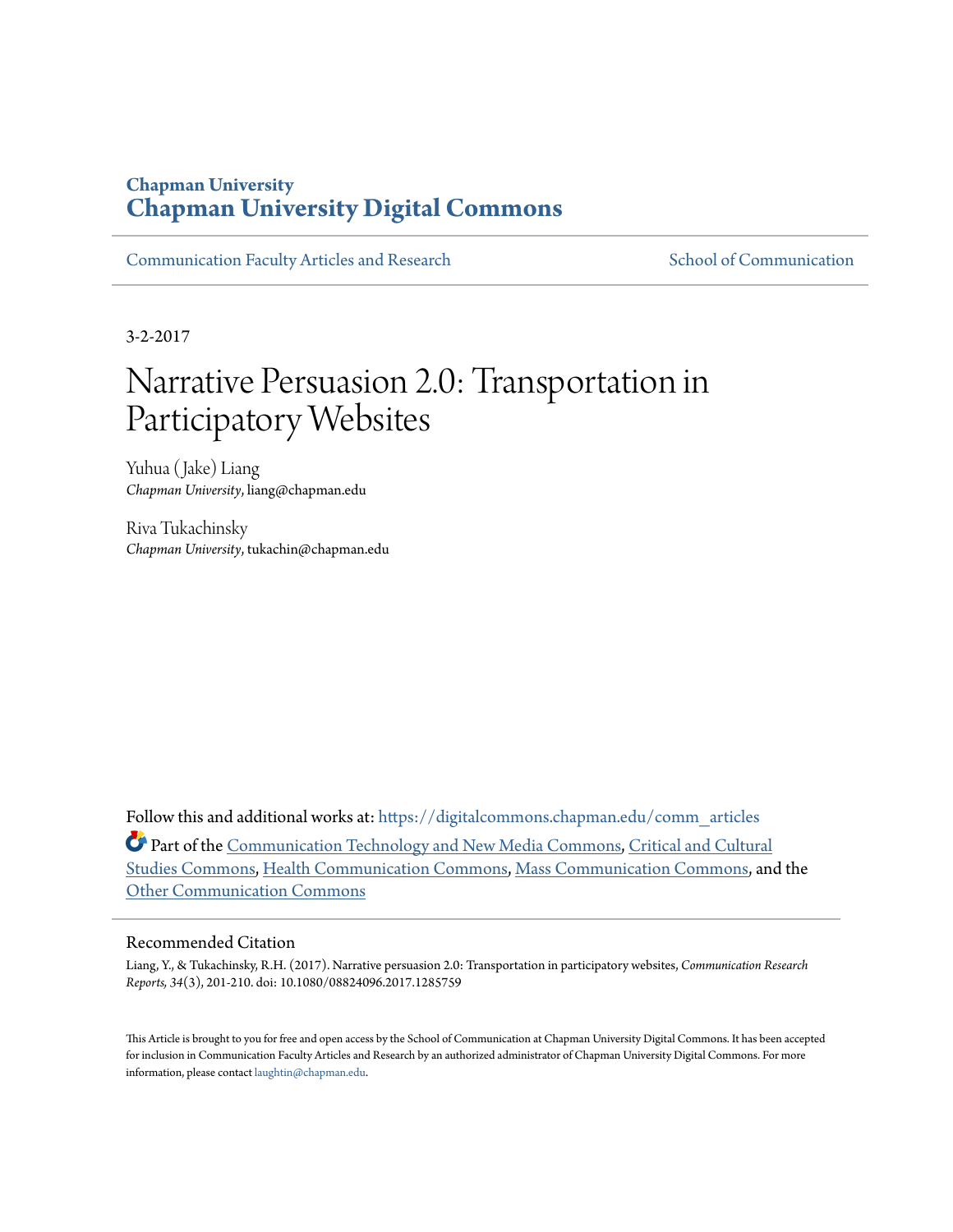# Narrative Persuasion 2.0: Transportation in Participatory Websites

#### **Comments**

This is an Accepted Manuscript of an article published in *Communication Research Reports*, volume 34, issue 3, in 2017, available online at [DOI: 10.1080/08824096.2017.1285759](http://dx.doi.org/10.1080/08824096.2017.1285759). It may differ slightly from the final version of record.

#### **Copyright**

Eastern Communication Association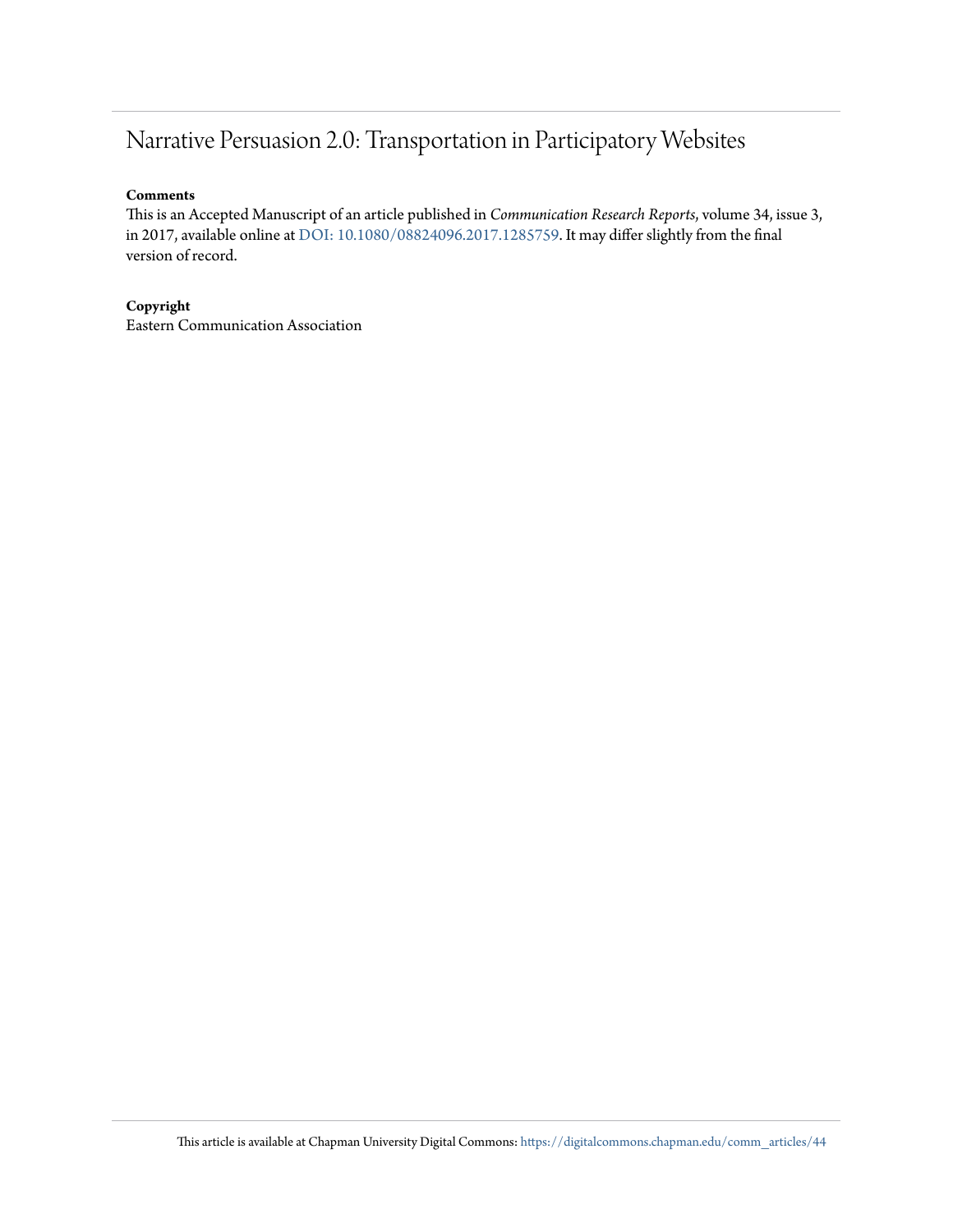### **Narrative Persuasion 2.0: Transportation in Participatory Websites**

By Jake Liang and Riva Tukachinsky

School of Communication, Chapman University

Correspondence: Yuhua (Jake) Liang, Department of Communication Studies, Chapman University, Doti Hall 206, One University Drive, Orange, CA 92866; E-mail: liang@chapman.edu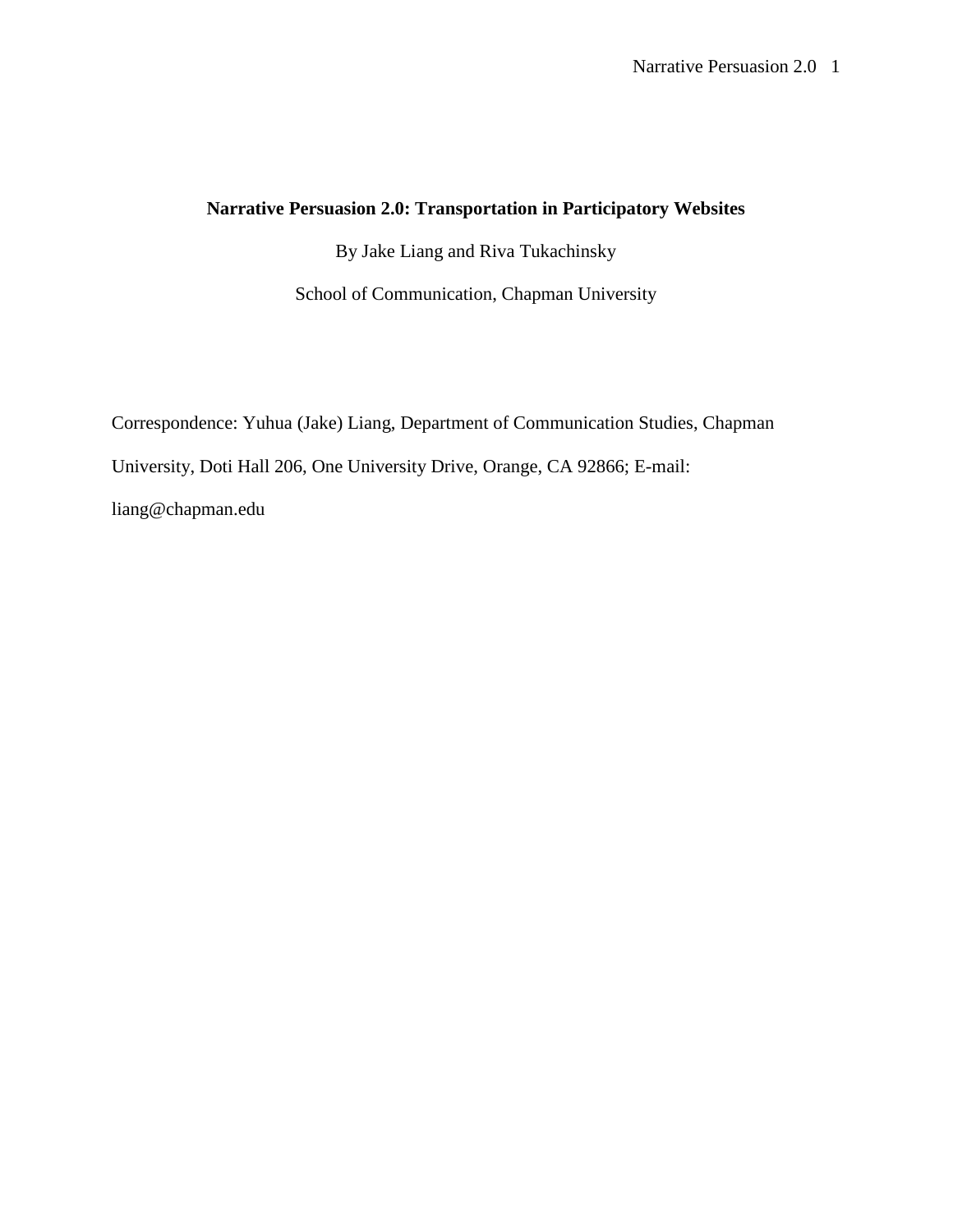#### Abstract

This research applies narrative persuasion theory to participatory websites. Specifically, the study examines the joint effect of online review structure (narrative/nonnarrative) and source attributes (expert/nonexpert) on attitude strength (attitude certainty and intensity). Results demonstrate that source attributes moderate the relationship between transportation and attitude intensity but not attitude certainty. These findings advance transportation theory by illuminating that readers glean source attributes on participatory websites, and these attributes modify transportation effects. The findings offer implications for participatory websites and design features that may facilitate or hinder readers in their quest to make decisions based on the reviews they read.

Keywords: Attitude Strength; Narrative Structure; Online Reviews; Participatory websites; Source Attributes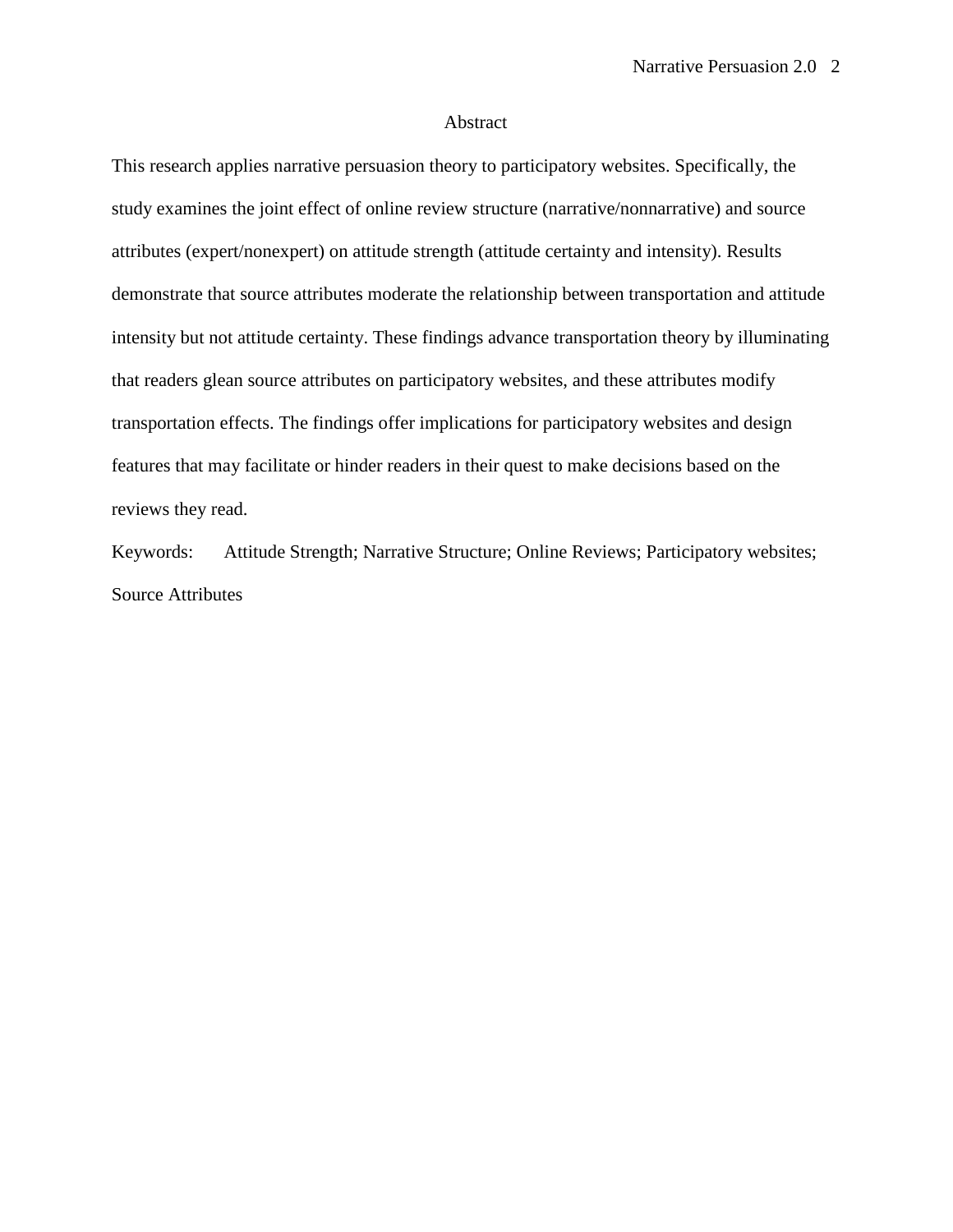#### **Narrative Persuasion 2.0: Transportation in Participatory Websites**

User-generated reviews are readily available in a variety of contexts (e.g., Liang, 2015; Walther, Liang, Ganster, Wohn, & Emington, 2012). Consumers convey and receive evaluative information toward a target (e.g., product, service, medical facility), which ultimately can have implications for product sales (Floyd, Freling, Alhoquail, Cho, & Freling, 2014) and consumers' attitude (Walther et al., 2012). Multiple variables play a role in this process. One such prime factor involves user characteristics (e.g., profile information) that can elicit consumers' trust (Metzger, Flanagin, & Medders, 2010; Walther & Jang, 2012). Another factor that warrants important consideration is the online review's written structure. Online reviews greatly vary in scope and style, with some reviews presenting a concise account of facts in a "bullet-point" format, while others provide the same information through rich, gripping, and personal narratives written from a first-person point of view.

This study advances Narrative Persuasion 2.0, a perspective that joins narrative persuasion theory (Green & Brock, 2000; Slater & Rouner, 2002) with participatory systems research (Walther & Jang, 2012). Specifically, this project examines the juxtaposition between review narrative structure (narrative vs. nonnarrative format) and writer characteristics (expert vs. nonexpert) in affecting readers' attitude strength. This approach expands the narrative persuasion theories by applying them to novel contexts (participatory websites) and outcomes (attitude strength). These questions are examined in the context of online reviews for a medical facility. This specific attitude-object involves an important health decision often influenced by reviews (Emmert, Meier, Pisch, & Sander, 2013). Moreover, it presents a situation in which media consumers ostensibly seek greater confidence in their attitude, and the expertise of the reviewer is likely to be of paramount importance.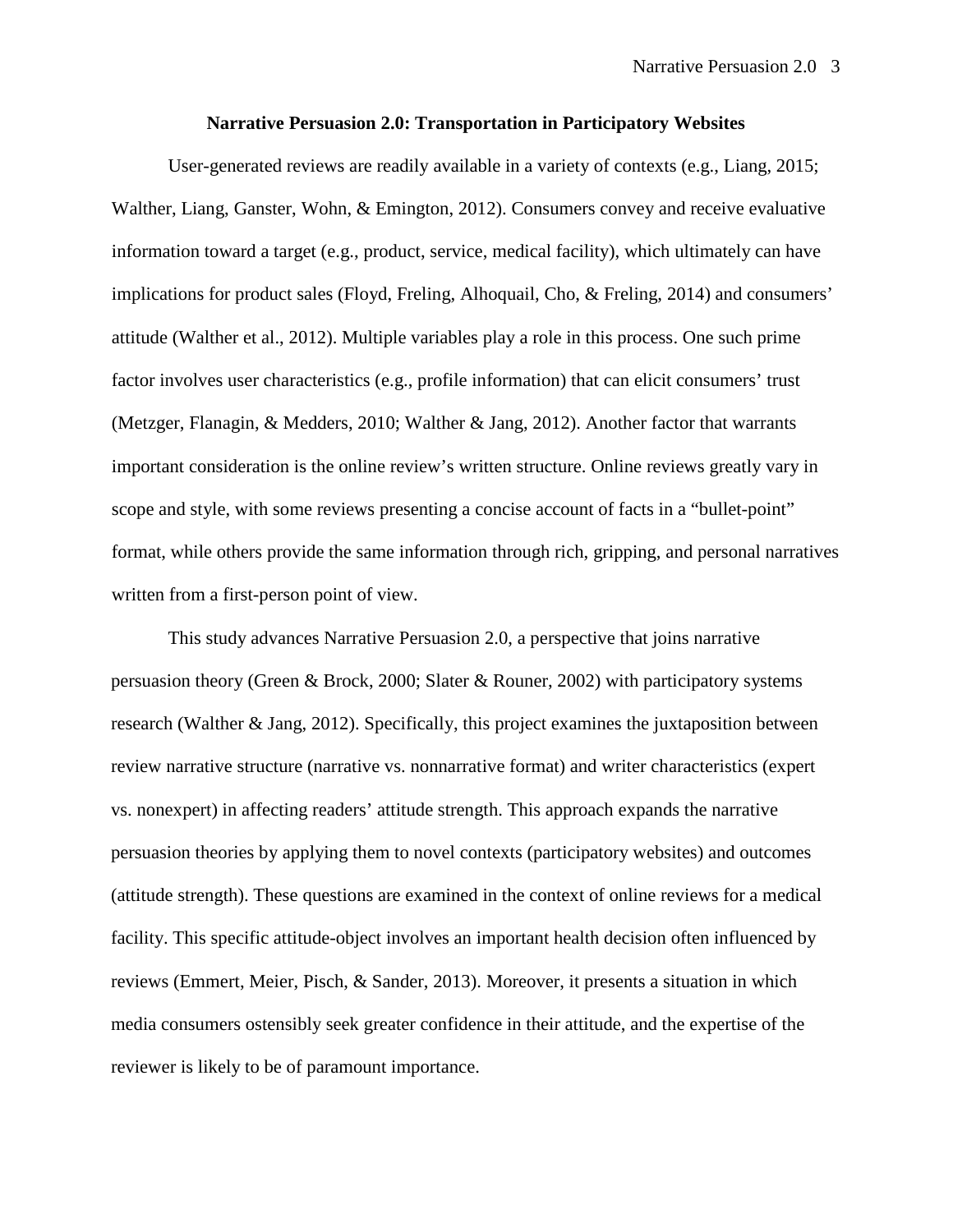#### **Narrative Persuasion 2.0**

Narratives constitute a fundamental form of communication. Although scholarly definitions vary (for review: Braddock & Dillard, 2016), narratives differ from nonnarratives in presenting connected events, characters within a given space and time, and conflict and problem resolution following a structure with an identifiable beginning and end. Online reviews can conceivably follow a narrative structure, building each character (e.g., nurse, doctor) and utilizing an identifiable narrative arch from an initiating event (e.g., disconcerting symptoms), subsequent events (check-in, diagnosis, etc.), to the event resolution (e.g., patient outcome). Nonnarratives lack such a narratively arched sequence of linked events and character development. Instead, they may present information in more listlike format or using generalized arguments.

Ample research found that compared to nonnarratives, narratives enhance information retention and persuasion (meta-analysis: Braddock & Dillard, 2016). A primary explanation of this persuasiveness lies in the narratives' ability to suspend the readers' sense of reality and immerse (or "transport") in the story world (Green & Brock, 2000). Transportation studies (Tukachinsky & Tokunaga, 2013; van Lear, De Ruyter, Visconti, & Wetzels, 2014) and most online persuasion research (King, Racherla, & Bush, 2014) frequently examine the effect of messages on evaluations of the attitude-object, or namely, how favorably or unfavorably one feels or thinks about an object (Fazio, 1995). However, the strength of the association between evaluative attitude (positive or negative) and the attitude-object determines the attitude persistence, change resistance, and likelihood to act on the evaluative attitude (Krosnick, Boninger, Chuang, Berent, & Carnot, 1993). This research is innovative in examining the effect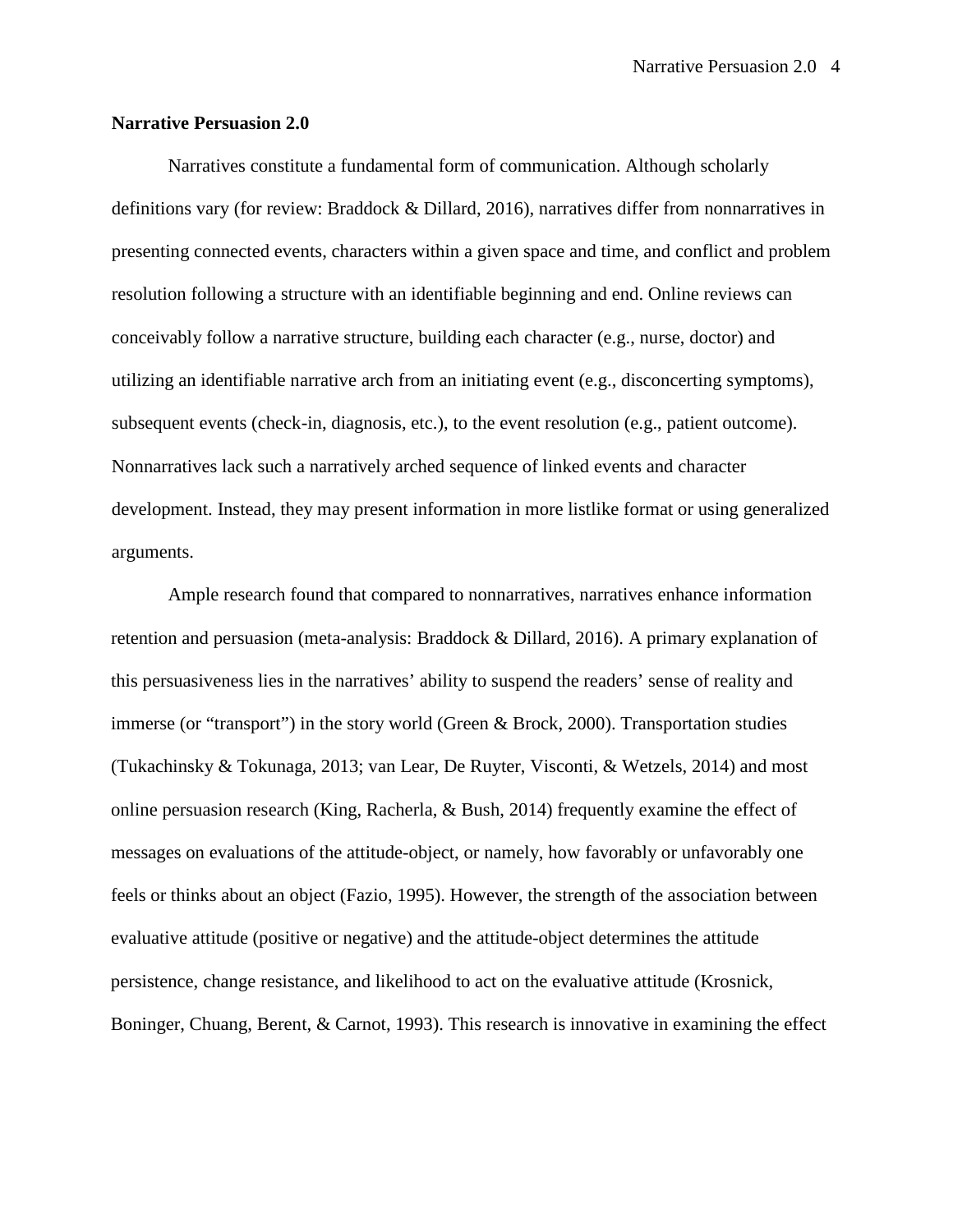of transportation on two core dimensions of attitude strength: Attitude certainty (i.e., attitude confidence) and attitude intensity (i.e., emotional reaction provoked by the attitude-object). In the transportation process, media consumers engage in a mental simulation of the narrative world and create a vivid mental image of the narrative-based reality (Tukachinsky & Tokunaga, 2013). Conceivably, this experience incorporates the upheld attitude (whether positive or negative) more firmly into the media consumer's mental model of the attitude-object, thus resulting in greater attitude strength. Moreover, transportation hinders audience members' critical ability and circumvents counterarguing with the message (Slater  $\&$  Rouner, 2002). Following this logic, transportation will also make audiences more confident in their attitude and less ambivalent about the attitude-object.

Taken together, online reviews written in a narrative format are expected to elicit greater transportation and thus are more likely to produce meta-attitudinal effects. Specifically, the first two hypotheses advance that transportation mediates the positive effect of narrative (vs. nonnarrative) format on both H1 attitude certainty and H2 attitude intensity.

#### **Source Attributes**

The juxtaposition between the review content and the reviewer's profile information can moderate narrative transportation effects in ways that may be unique to this media context. First, the source on participatory websites doubles as the main character in the review. Thus, the readers' instant impression of the source affects subsequent message processing (Walther et al., 2012). Second, unlike reading fiction, source credibility in online reviews is especially salient (Metzger et al., 2010) as readers glean cues to authenticate or warrant the source (Walther, Van der Heide, Hamel, & Shulman, 2009). Since fidelity of presumably true narratives is crucial for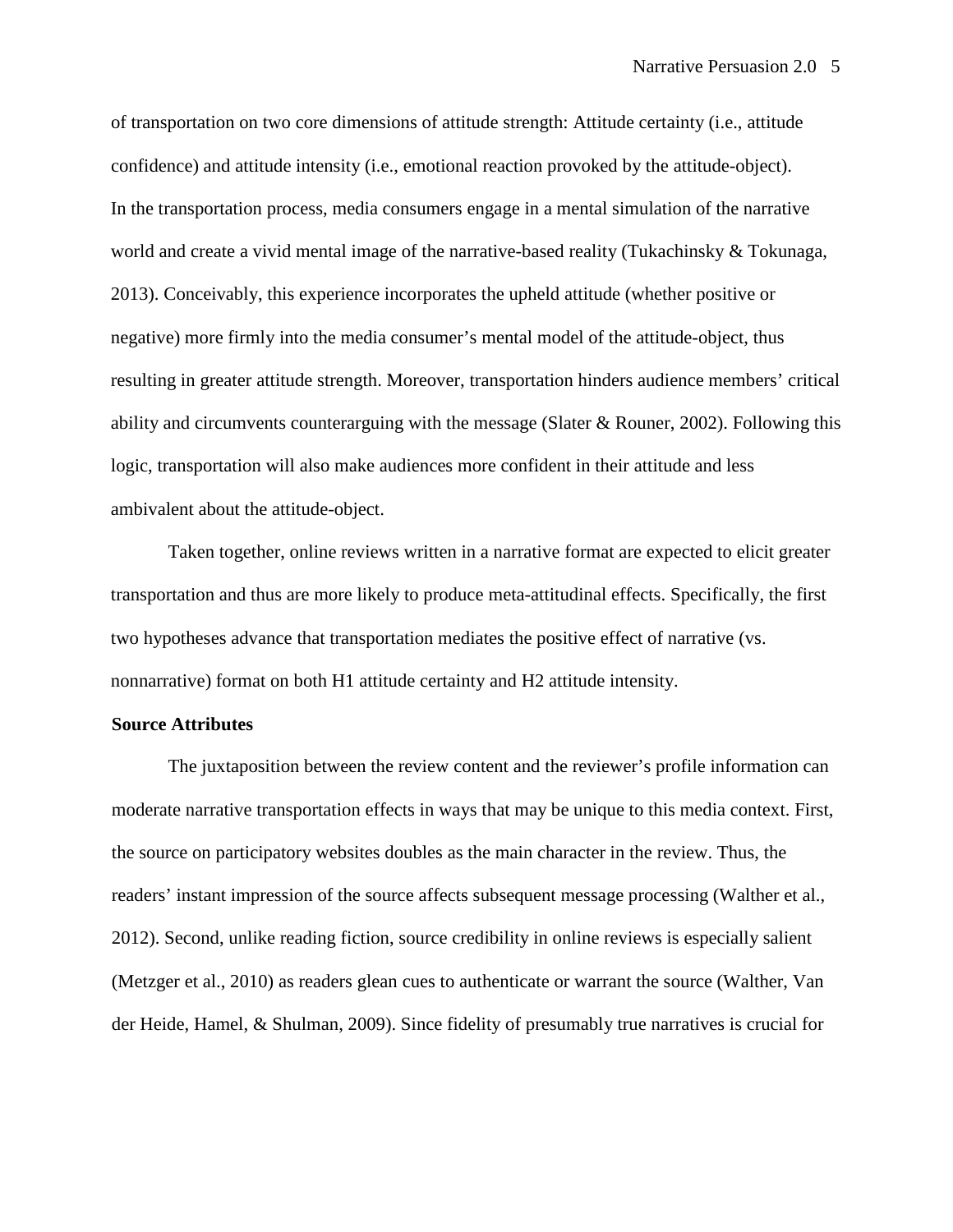transportation (Apple & Malečkar, 2012), source cues gleaned from the reviewer profile can moderate the effect of narrative transportation.

Specifically, source cues of expertise serve as an important cognitive heuristic. Consumers are more readily persuaded when endorsements are made by individuals with expertise in a relevant domain (Till & Busler, 2000). Such expertise often relates to the frequency and regularity of the reviewer obtaining the services reviewed (Mackiewicz, 2010). However, expertise also differentiates an individual reviewer from an average media consumer. Thus, expertise may alternatively undermine the review's effectiveness (Racherla & Friske, 2012). Indeed, some studies suggest that individuals may prefer peer reviews over expert reviews (Smith, Menon, & Sivakumar, 2005). This preference can be, at least in part, due to social identification with the nonexpert peer (Walther, DeAndrea, Kim, & Anthony, 2010). Taken together, source expertise cues embedded in profile information are likely processed heuristically prior to careful reading of the review, which may attenuate the effect of narrative transportation hypothesized in H1 and H2. Past research suggests that expertise can enhance transportation and persuasion, but expertise can also distance the readers from the reviewer. Given these possibilities, the following research questions are posed: Do source expertise cues moderate the effect of transportation into narrative reviews on RQ1 attitude certainty and RQ2 intensity?

#### **Method**

#### **Study Overview**

In a 2 (structure: narrative/nonnarrative) x 2 (source: expert/nonexpert) lab experiment, participants were first randomly assigned to read one of four versions of an online review. Then participants responded to measures of transportation and attitude strength.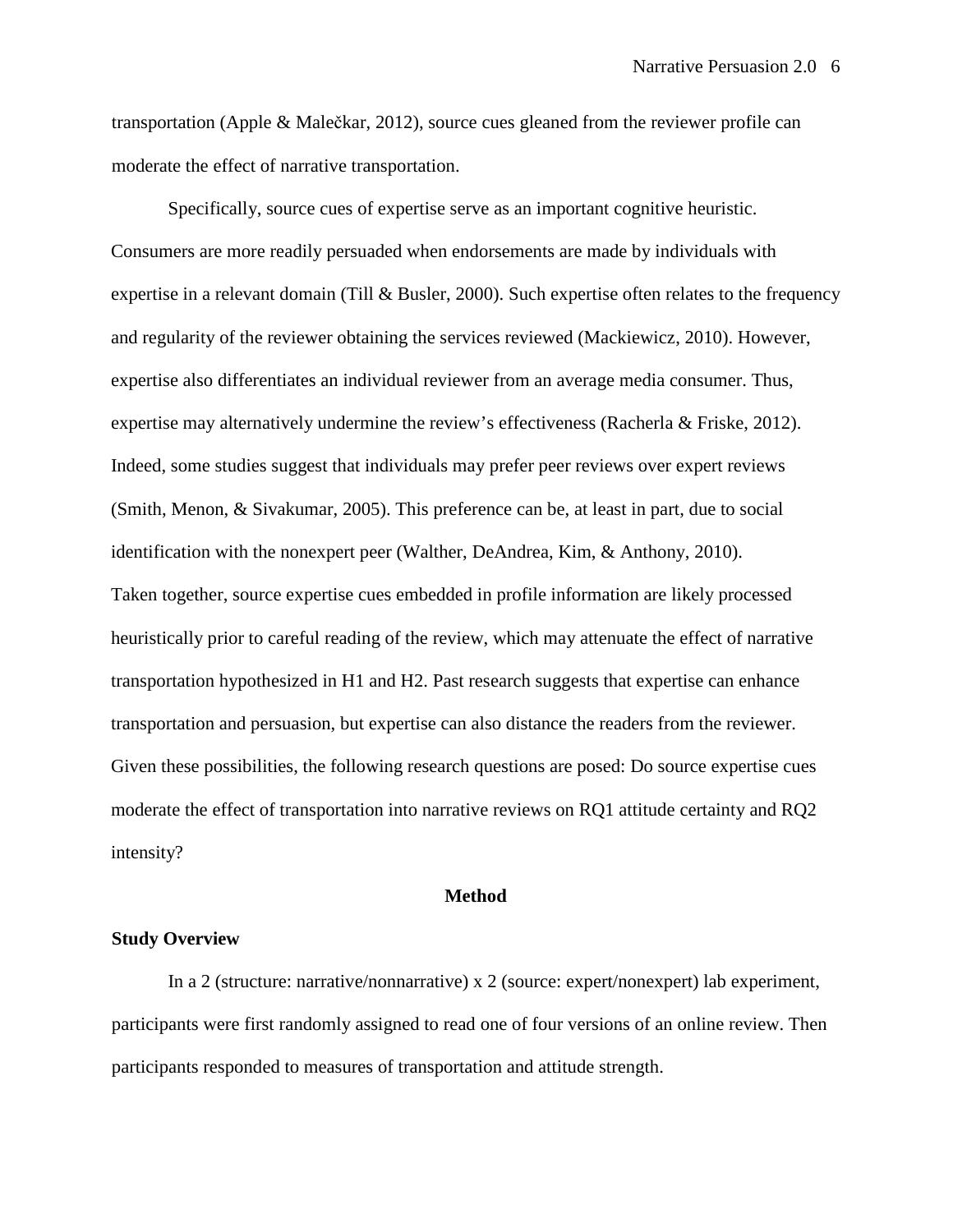#### **Participants**

A total of 114 (81% women) undergraduate students from a Southwestern university participated in the study for course credit. Most participant were White  $(n = 79)$ ; the rest were Latino (n = 11), Asian Americans (n = 10), African Americans (n = 3), or other/mixed ethnicity  $(n = 7)$ . Four individuals did not report their ethnicity. Age ranged between 18 and 25 years (M =  $19.54, SD = 1.51$ .

#### **Independent Variables**

The experimental review described a visit to an urgent care facility. The study focused on review processing and attitude intensity; possible confounding valence cues (e.g., star ratings) were omitted to lessen respondent bias to review valence. Accordingly, the review text incorporated both positive and negative aspects of the facility.

#### **Narrative manipulation**

Past research examined the effects of narratives versus nonnarratives broadly defined, rather than compared between specific narrative structures (e.g., van Lear et al., 2014). Thus, experimental material followed a suspense disclosure structure— one of the most common and engaging narrative structures (Brewer, 1996)—that the researchers identified in actual narrative reviews on Yelp.com. The initiating event involves the reviewer experiencing first symptoms, following a rush to the medical facility, checking in and waiting to be seen, an unpleasant interaction with a nurse, diagnosis by the doctor, and concluding with the resolution of receiving treatment shown as effective. The nonnarrative condition contained the same information broken down into subcategories (e.g., wait time, reason for visit) without temporal/sequenced links.

#### **Cues of perceived expertise and manipulation**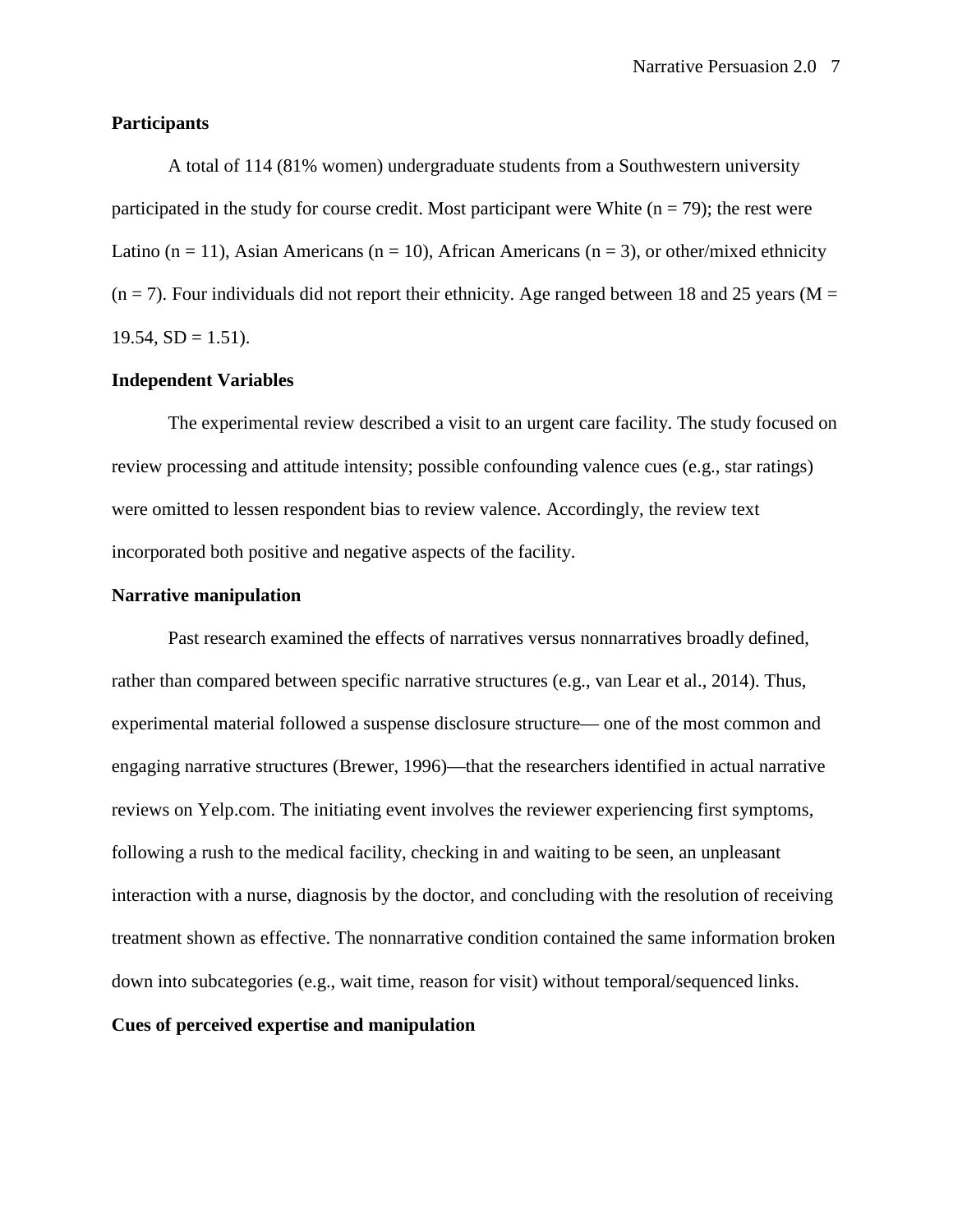This manipulation followed results from pilot study data. An offset sample of students ( $N = 47$ ) were presented with either a parent or a college student Yelp.com profile, and they then evaluated their knowledge of medical facilities. These social groups related to the experience and regularity of using a medical facility, which is a typical source of perceived expertise in online reviews (Mackiewicz, 2010). As expected, parents of young children were considered as heavier users of health services (compared to college students); students in the participants' institution regarded parents as significantly more knowledgeable ( $M = 3.13$ ;  $SD = 1.14$ ) than other students  $(M = 4.21; SD = 1.56)$ ,  $t(45) = 2.70$ ,  $p = .01$ ,  $d = .79$ . The reviewer's icon and username induced source attributes. Low perceived expertise condition contained a corresponding university mascot, and the writer username was "sophomore." High perceived expertise condition employed username "Family33" with a baby fist gripping an adult's finger.

#### **Mediator and Outcome Variables**

All variables utilized 7-point scales. Measures were averaged and coded with higher scores representing stronger transportation, attitude certainty, and attitude intensity.

**Transportation.** Six items were adopted from Green and Brock (2000), such as: "I was mentally involved in the review while reading it" ( $\alpha = .85$ , M = 4.45, SD = 1.48).

**Attitude certainty.** Participants indicated how certain they felt about the medical facility using five semantic differentials (e.g., uncertain–certain) ( $\alpha = .87$ , M = 4.20, SD = 1.15).

**Attitude intensity.** Participants reported their feeling toward the medical facility using four semantic differential items (e.g., weak–strong) ( $\alpha$  = .91, M = 3.73, SD = 1.15).

#### **Analyses**

Hayes's PROCESS models for SPSS examined whether transportation partially mediated the effect of narrative condition on attitude certainty and intensity (Hayes, 2013). The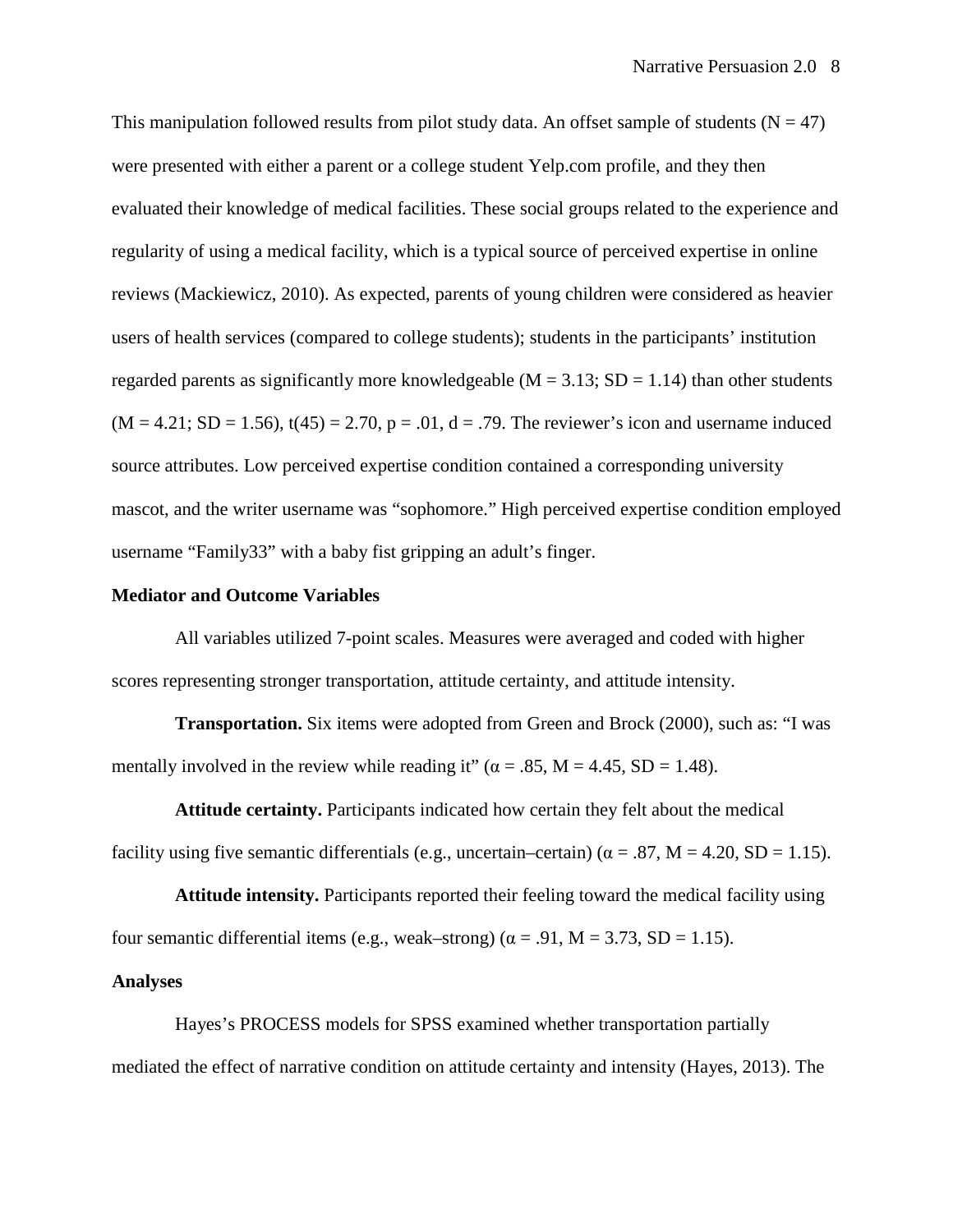conceptual model posited that narrative structure affected transportation, which subsequently affected attitude strength (Hayes's Model 4). For the research questions, a moderated mediation model was tested (Hayes's Model 59) introducing the source (ingroup vs. expert) as a moderator of the direct effect of narrative condition, along with each mediation links.

#### **Results**

#### **Mediation Models**

Table 1 summarizes the analyses. First, the effect of the manipulation on the mediator was examined (column 1). As predicted, narrative condition significantly enhanced transportation experience. Transportation, in turn, significantly increased attitude certainty and intensity (columns 2 and 3). However, while the effect of narrative condition was only partially mediated for attitude certainty (direct:  $B = .60$ ,  $SE = .21$ ,  $p < .01$ , CI[.17, 1.02], indirect:  $B = .09$ ,  $SE = .07$ , CI[.01, .32]), the effect was fully mediated for attitude intensity (direct:  $B = .30$ ,  $SE =$ .22, p = .17, CI[-.13, .73], indirect: B = .15, SE = .08, CI[.04, .38]). Therefore, the data were partially consistent with H1. The fully mediated model for attitude intensity was consistent with H2.

#### **Moderated Mediation Models**

To address RQ1 and RQ2, source condition (expert/in-group) was introduced into the model as a possible moderator. Source condition did not have a main (B =  $-1.40$ , SE = 1.83, p = .45, CI[−5.04, 2.25]) or an interactive effect (B = −1.15, SE = 2.57, p = .66, CI[−6.23, 3.94]) on transportation. Similarly, source did not have a direct effect ( $B = .30$ ,  $SE = .86$ ,  $p = .73$ , CI[−1.41, 2.02]) on attitude certainty. When predicting attitude certainty, source did not interact with narrative condition (B = –.63, SE = .43, p = .15, CI[−1.48, .23]) or with transportation (B = .00,  $SE = .03$ ,  $p = .89$ ,  $CI[-.06, .07]$ ).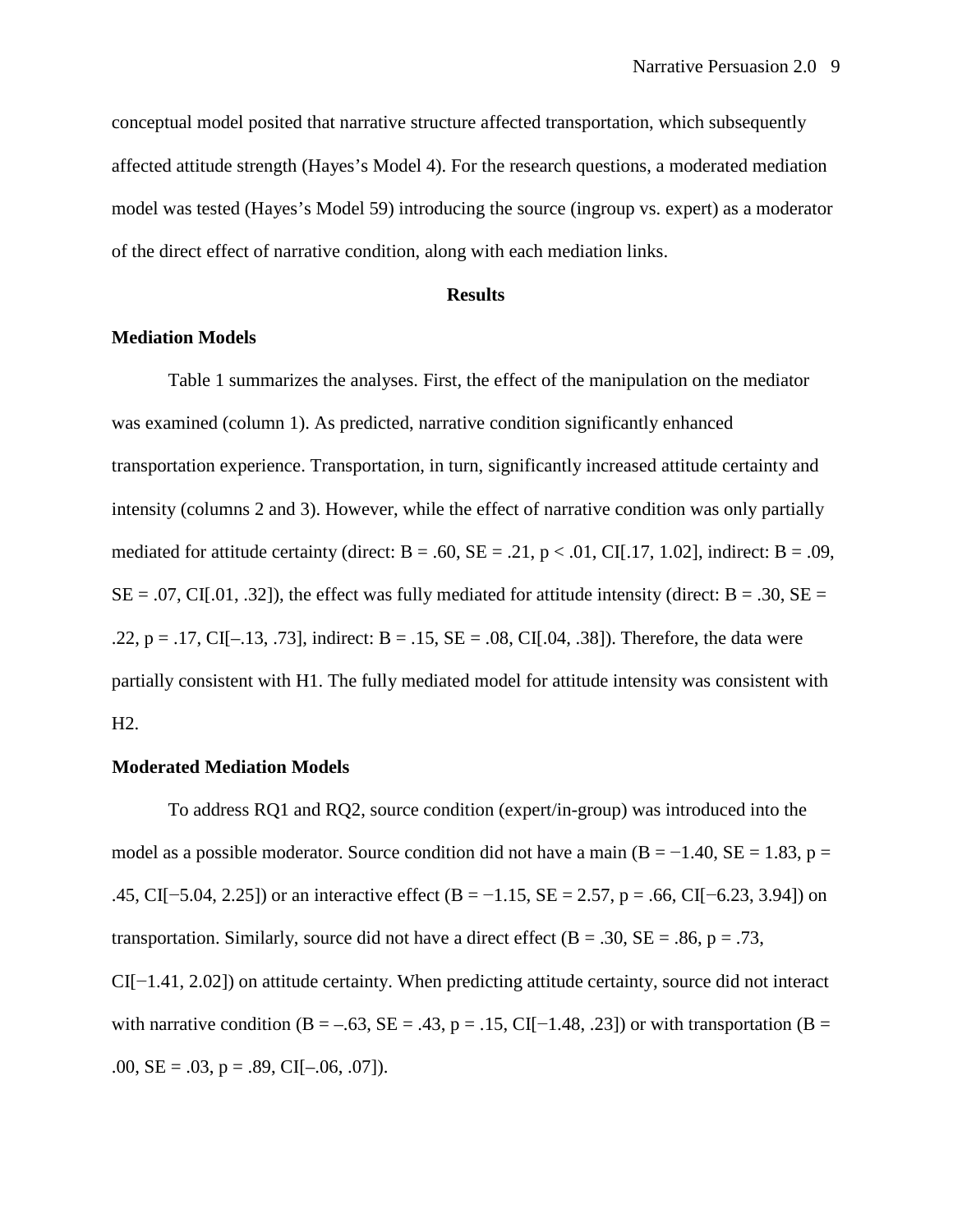For attitude intensity, an interesting pattern emerged. While the effect of narrative condition was not moderated by source  $(B = -.31, SE = .42, p = .45, CI[-1.14, .53])$ , source significantly moderated the effect of transportation on attitude intensity ( $B = -0.08$ ,  $SE = 0.03$ ,  $p =$ .01, CI[–.14, –.02]). Specifically, decomposition of the interaction revealed that transportation is significantly associated with attitude intensity only when the message was attributed to an expert source ( $B = .36$ ,  $SE = .19$ , CI[.09, .85]), not when the source was an ingroup member ( $B = .04$ ,  $SE = .04$ ,  $CI[-.02, .27]$ . The results rendered a moderated mediation, wherein the effect of narrative condition through transportation varies by source  $(B = -.32, SE = .20, CI[-.80, -.03])$ .

#### **Discussion**

The results showed that a narrative format had a greater impact on readers' attitude strength toward the medical facility compared to non-narratives. This effect was attributed to transportation into the review narrative but only when the source of the review was an expert rather than another an in-group member. Source cues did not have any direct or interactive effects on attitude certainty. However, source moderated the effect of transportation on attitude intensity. These findings are consistent with the differences between attitude certainty and intensity. Attitude certainty encompasses a rational aspect, whereas attitude intensity involves the emotional facet of attitudes. Since the narrative reviews provide the same substantive information as the nonnarrative reviews, it is sensible that source did not influence the cognitive component (i.e., attitude certainty). Conversely, narrative transportation involves affect-based persuasion, which aligns with attitude intensity.

Decomposition of the moderated mediation model revealed that transportation only increased attitude intensity when the review was written by an expert source. This finding is particularly interesting in several ways. From a transportation theoretical perspective, any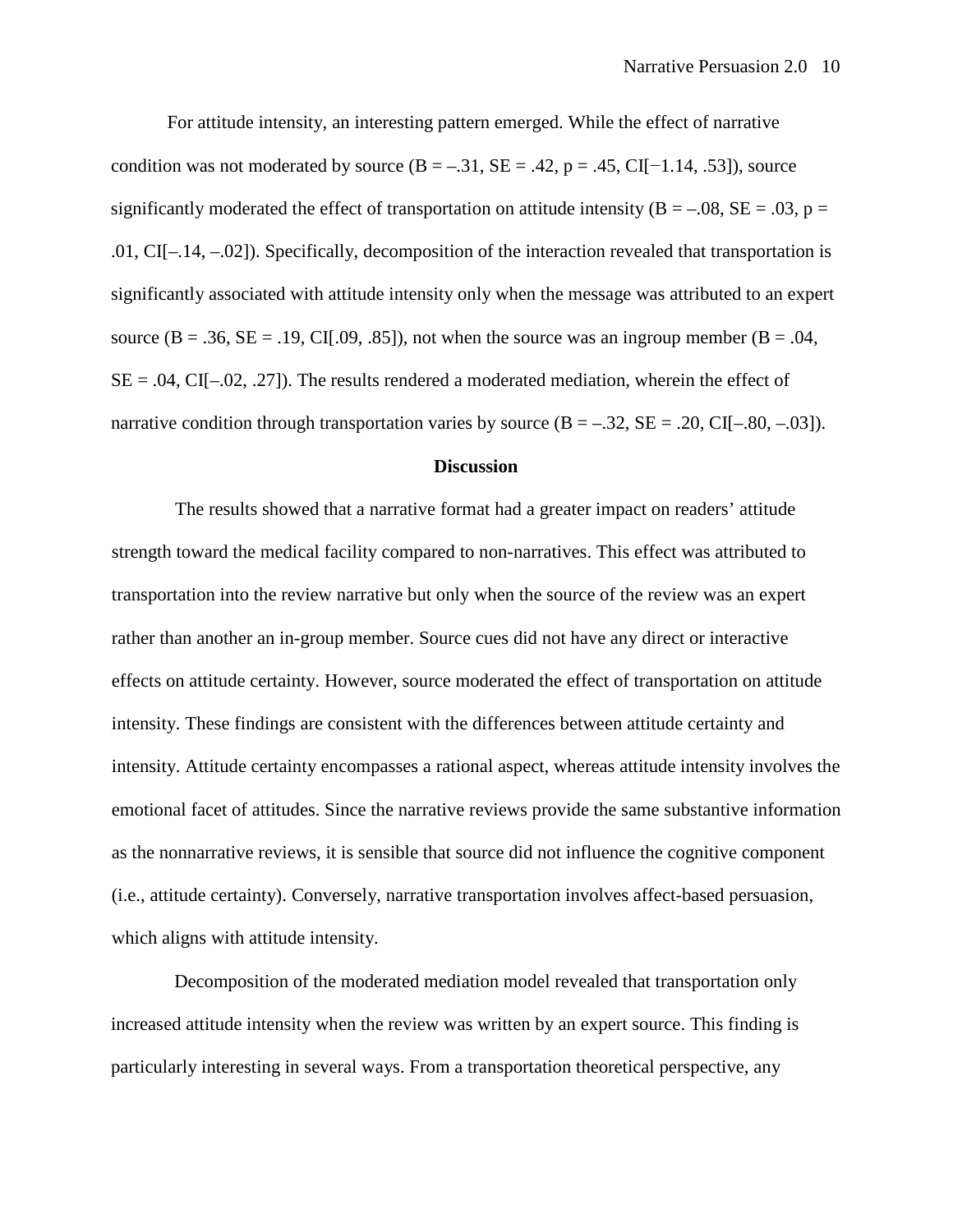messages regardless of source should affect the reader due to suspension of reality. However, when individuals are alerted to an intentionally falsified narrative, their processing of the story becomes critical. For narratives in the online context, in particular, readers encountering an expert review may conceivably hinder their skepticism. This process reduces counterarguing and ultimately allows the transportation experience to affect attitude strength. Second, the findings are insightful for the contents on participatory websites, suggesting that encouraging users to employ narrative structure could enhance the effectiveness of the reviews.

This research offers several theoretical implications. First, the results extend the narrative persuasion research (Braddock  $&$  Dillard, 2016) to a new context (participatory websites). Narrative persuasion 2.0 follows the logic of transportation theory, but source cues germane to participatory websites moderate the transportation dynamic. To further explicate the uniqueness of source expertise as a moderator, a direct comparison between online review narratives and traditional media is needed. Second, examining attitude intensity extends theory by showing that transportation affects not only evaluation of beliefs but also affects metacognitive constructs such as attitude strength. This finding offers possible mechanisms underlying the effects of narratives and emotions on attitude persistence (van Laer et al., 2014).

#### **Study Limitations and Future Directions**

Additional research can further examine how individuals may manage profile-based cues and user-generated content across multiple messages from various sources. Although the causal relationships are logically consistent with narrative persuasion theory, the cross-sectional nature of this study design suggests that future work could focus on addressing the causal relationships proposed. Work may also focus on the effect of narrative transportation across various attitudeobjects, particularly in a context in which expertise may play a more minor role. Conceivably,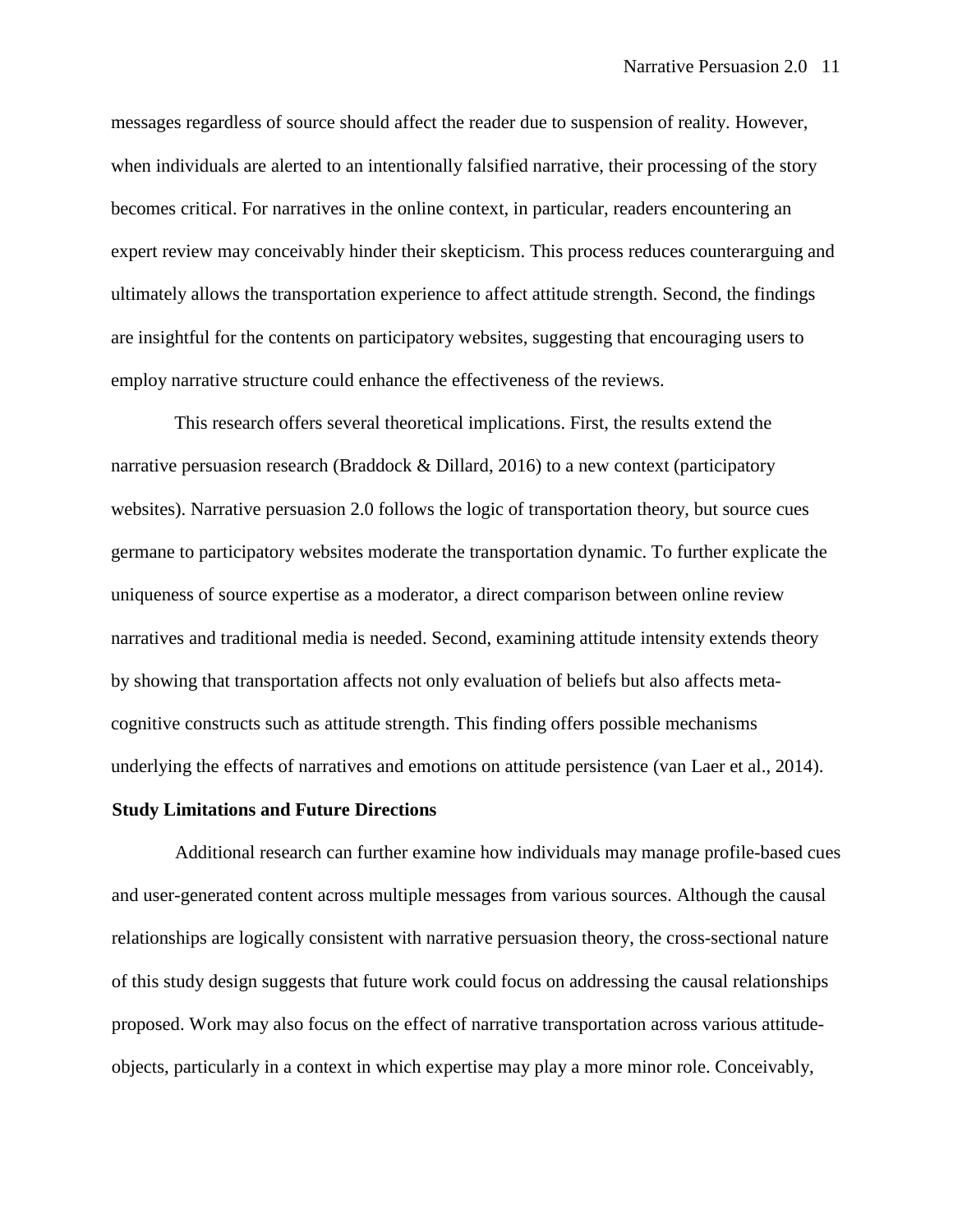while expertise is critical to processing information about medical facilities, group identity could be more important in leisure decisions (e.g., restaurant choice). Readers may also become motivated to have stronger attitudes toward medical facilities than in less consequential situations. Indeed, Tukachinsky and Tokunaga (2013) found that involvement had a greater effect in health-related contexts compared to other domains. This study only examined the effect of a single narrative (vs. nonnarrative) structure. Future studies may build on this research by examining more nuanced manipulations of messages. Media consumers can, to an extent, transport even in certain nonnarrative messages (Phillip & McQuarrie, 2010); thus, it is also important to compare between the effect of different disclosure narrative structures (e.g., surprise). Finally, this study specifically focused on attitudes related to the attitude-object. It would be interesting to further examine the effect of narrative structure and source cues on the perception of the review and the reviewer themselves. This more complex approach to interrelated constructs could consider, for example, the possibility that source cues can prompt parasocial (friendship-like) attachment to the review author, which in turn could have effects on persuasive outcomes. Although parasocial-relationships are not a very strong predictor of media effects overall (Tukachinsky & Tokunaga, 2013), the effect may be more pronounced in participatory online contexts (e.g., Facebook), where media consumers interact with the product reviewers.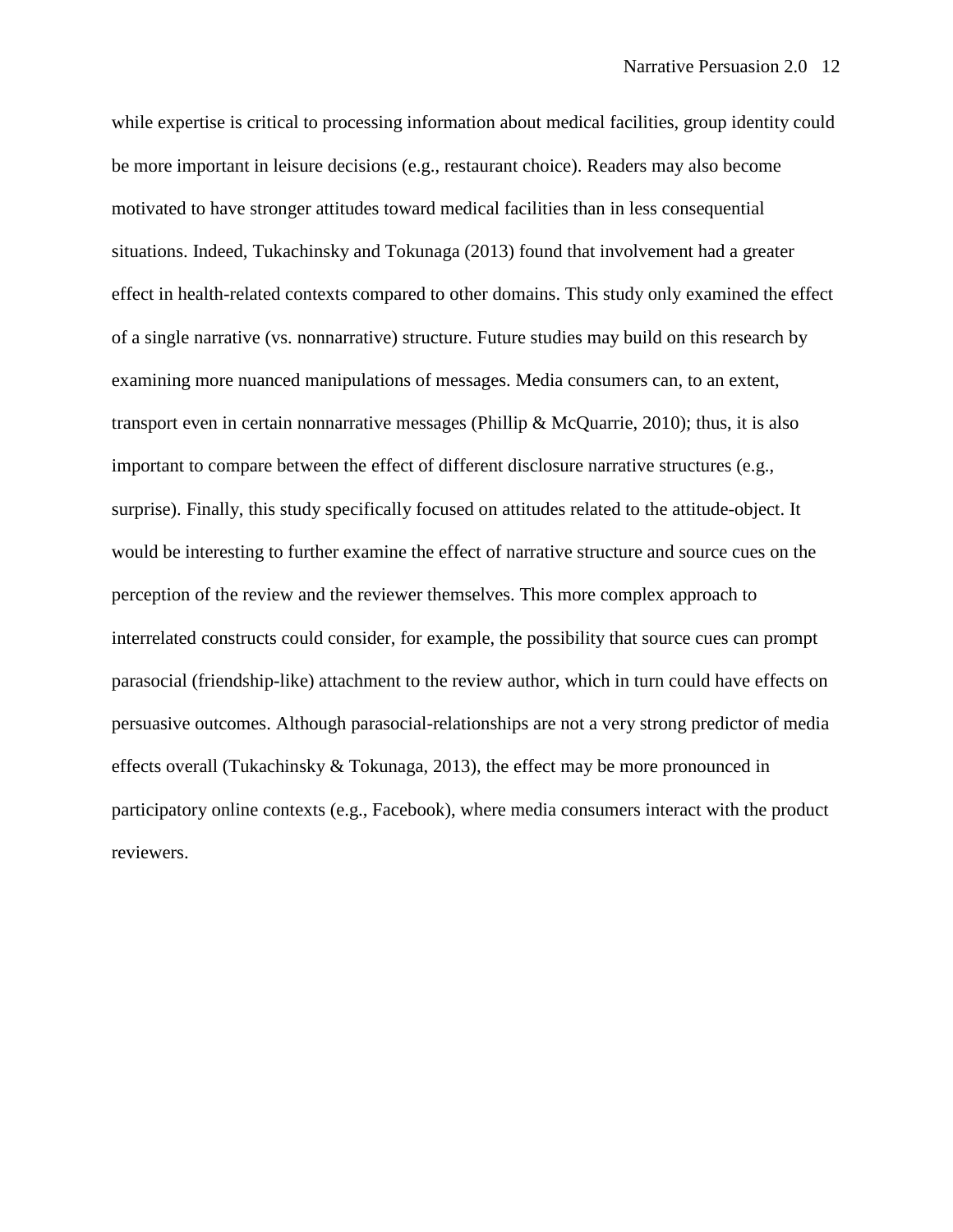#### **References**

- Apple, M., & Malečkar, B. (2012). The influence of paratext on narrative persuasion: Fact, fiction, or fake? *Human Communication Research, 38*(4), 459–484. doi[:10.1111/ j.1468-](http://dx.doi.org/10.1111/j.1468-2958.2012.01432.x) [2958.2012.01432.x](http://dx.doi.org/10.1111/j.1468-2958.2012.01432.x)
- Braddock, K., & Dillard, J. P. (2016). Meta-analytic evidence for the persuasive effect of narratives on beliefs, attitudes, intentions, and behaviors. *Communication Monographs, 83*(4), 446–467. doi[:10.1080/03637751.2015.1128555](http://dx.doi.org/10.1080/03637751.2015.1128555)
- Brewer, W. (1996). The nature of narrative suspense and the problem of rereading. In P. Vorderer, H. Wulff, & M. Friedrichsen, (Eds.), *Suspense. Conceptualizations, theoretical analyses, and empirical explorations* (pp. 107-128). Mahwah: Lawrence Erlbaum Associates
- Emmert, M., Meier, F., Pisch, F., & Sander, U. (2013). Physician choice making and characteristics associated with using physician-rating websites: Cross-sectional study. *Journal of Medical Internet Research, 15*(8), e187. doi[:10.2196/jmir.2702](http://dx.doi.org/10.2196/jmir.2702)
- Fazio, R. H. (1995). Attitudes as object-evaluation associations: Determinants consequences, and correlates of attitude accessibility. In R. E. Petty & J. A. Krosnick (Eds.), *Attitude strength: Antecedents and consequences* (pp. 247–282). Hillsdale, NJ: Lawrence Erlbaum.
- Floyd, K., Freling, R., Alhoquail, S., Cho, H. Y., & Freling, T. (2014). How online product reviews affect retail sales: A meta-analysis. *Journal of Retailing, 90*, 217–232. doi[:10.1016/j. jretai.2014.04.004](http://dx.doi.org/10.1016/j.jretai.2014.04.004)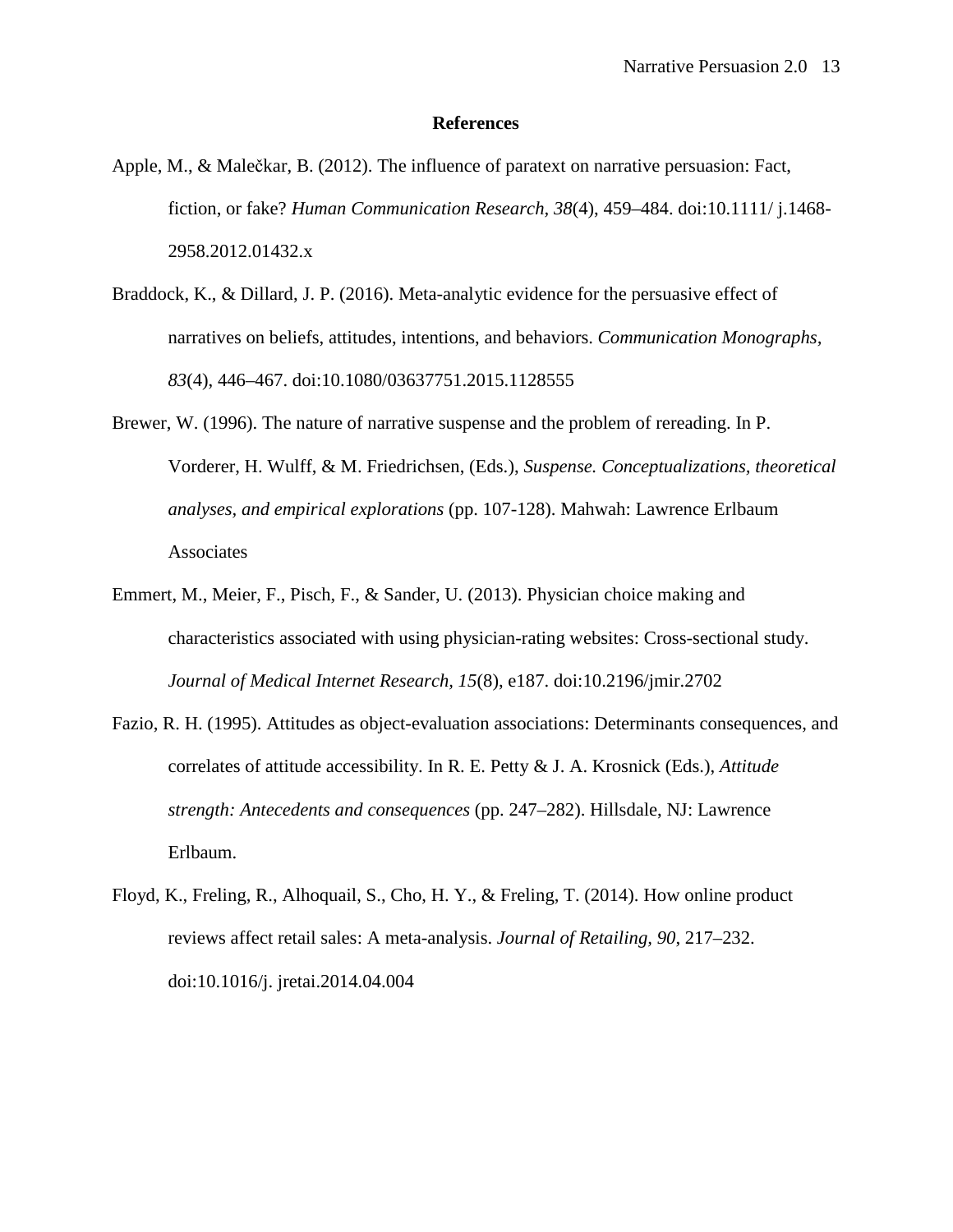- Green, M. C., & Brock, T. C. (2000). The role of transportation in the persuasiveness of public narratives. *Journal of Personality and Social Psychology, 79*, 701–721. doi[:10.1037/](http://dx.doi.org/10.1037/0022-3514.79.5.701)  [0022-3514.79.5.701](http://dx.doi.org/10.1037/0022-3514.79.5.701)
- Hayes, A. F. (2013). *Introduction to mediation, moderation and conditional process analysis.*  New York, NY: Guilford Press.
- King, R. A., Racherla, P., & Bush, V. D. (2014). What we know and don't know about online wordof-mouth: A review and synthesis of the literature. *Journal of Interactive Marketing, 28,* 167– 183. doi[:10.1016/j.intmar.2014.02.001](http://dx.doi.org/10.1016/j.intmar.2014.02.001)
- Krosnick, J. A., Boninger, D. S., Chuang, Y. C., Berent, M. K., & Carnot, C. G. (1993). Attitude strength: One construct or many related constructs? *Journal of Personality and Social Psychology, 65*, 1132–1151. doi[:10.1037/0022-3514.65.6.1132](http://dx.doi.org/10.1037/0022-3514.65.6.1132)
- Liang, Y. (2015). Responses to negative student evaluations on RateMyProfessors.com: The effect of instructor statement of credibility on student lower-level cognitive learning and state motivation to learn. *Communication Education, 64*, 455–471. doi[:10.1080/03634523.2015.1047877](http://dx.doi.org/10.1080/03634523.2015.1047877)
- Mackiewicz, J. (2010). Assertions of expertise in online product reviews. *Journal of Business and Technical Communication, 24*(1), 3–28. doi[:10.1177/1050651909346929](http://dx.doi.org/10.1177/1050651909346929)
- Metzger, M. J., Flanagin, A. J., & Medders, R. B. (2010). Social and heuristic approaches to credibility evaluation online. *Journal of Communication, 60*(3), 413–439. doi[:10.1111/](http://dx.doi.org/10.1111/j.1460-2466.2010.01488.x)  [j.1460-2466.2010.01488.x](http://dx.doi.org/10.1111/j.1460-2466.2010.01488.x)
- Phillips, B. J., & McQuarrie, E. F. (2010). Narrative and persuasion in fashion advertising. *Journal of Consumer Research, 37*, 369–392. doi[:10.1086/653087](http://dx.doi.org/10.1086/653087)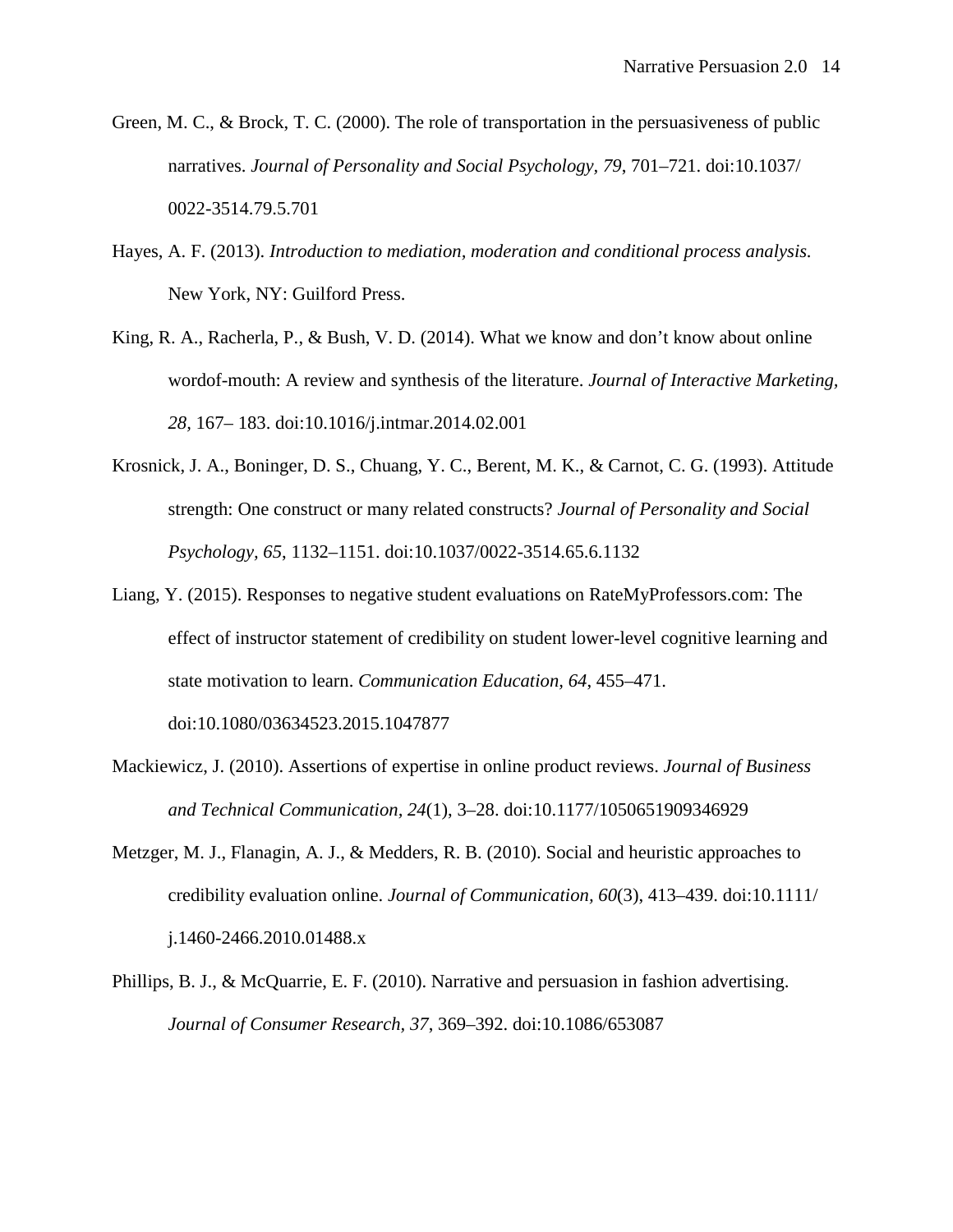- Racherla, P., & Friske, W. (2012). Perceived "usefulness" of online consumer reviews: An exploratory investigation across three services categories. *Electronic Commerce Research and Applications, 11*(6), 548–559. doi[:10.1016/j.elerap.2012.06.003](http://dx.doi.org/10.1016/j.elerap.2012.06.003)
- Slater, M. D., & Rouner, D. (2002). Entertainment-education and elaboration likelihood: Understanding the processing of narrative persuasion. *Communication Theory, 12,* 173– 191. doi[:10.1111/j.1468-2885.2002.tb00265.x](http://dx.doi.org/10.1111/j.1468-2885.2002.tb00265.x)
- Smith, D., Menon, S., & Sivakumar, K. (2005). Online peer and editorial recommendations, trust, and choice in virtual markets. *Journal of Interactive Marketing, 19*(3), 15–37. doi[:10.1002/ dir.20041](http://dx.doi.org/10.1002/dir.20041)
- Till, B. D., & Busler, M. (2000). The match-up hypothesis: Physical attractiveness, expertise, and the role of fit on brand attitude, purchase intent and brand beliefs. *Journal of Advertising, 29* (3), 1–13. doi[:10.1080/00913367.2000.10673613](http://dx.doi.org/10.1080/00913367.2000.10673613)
- Tukachinsky, R., & Tokunaga, R. S. (2013). The effects of engagement with entertainment. *Communication Yearbook, 37*, 287–322.
- van Laer, T., De Ruyter, K., Visconti, L. M., & Wetzels, M. (2014). The extended transportationimagery model: A meta-analysis of the antecedents and consequences of consumers' narrative transportation. *Journal of Consumer Research, 40*(5), 797–817. doi[:10.1086/673383](http://dx.doi.org/10.1086/673383)
- Walther, J. B., DeAndrea, D., Kim, J., & Anthony, J. C. (2010). The influence of online comments on perceptions of antimarijuana public service announcements on YouTube. *Human Communication Research, 36,* 469–492. doi[:10.1111/j.1468-2958.2010.0138.x](http://dx.doi.org/10.1111/j.1468-2958.2010.0138.x)
- Walther, J. B., & Jang, J. (2012). Communication processes in participatory websites. *Journal of Computer-Mediated Communication, 18*, 2–15. doi[:10.1111/j.1083-6101.2012.01592.x](http://dx.doi.org/10.1111/j.1083-6101.2012.01592.x)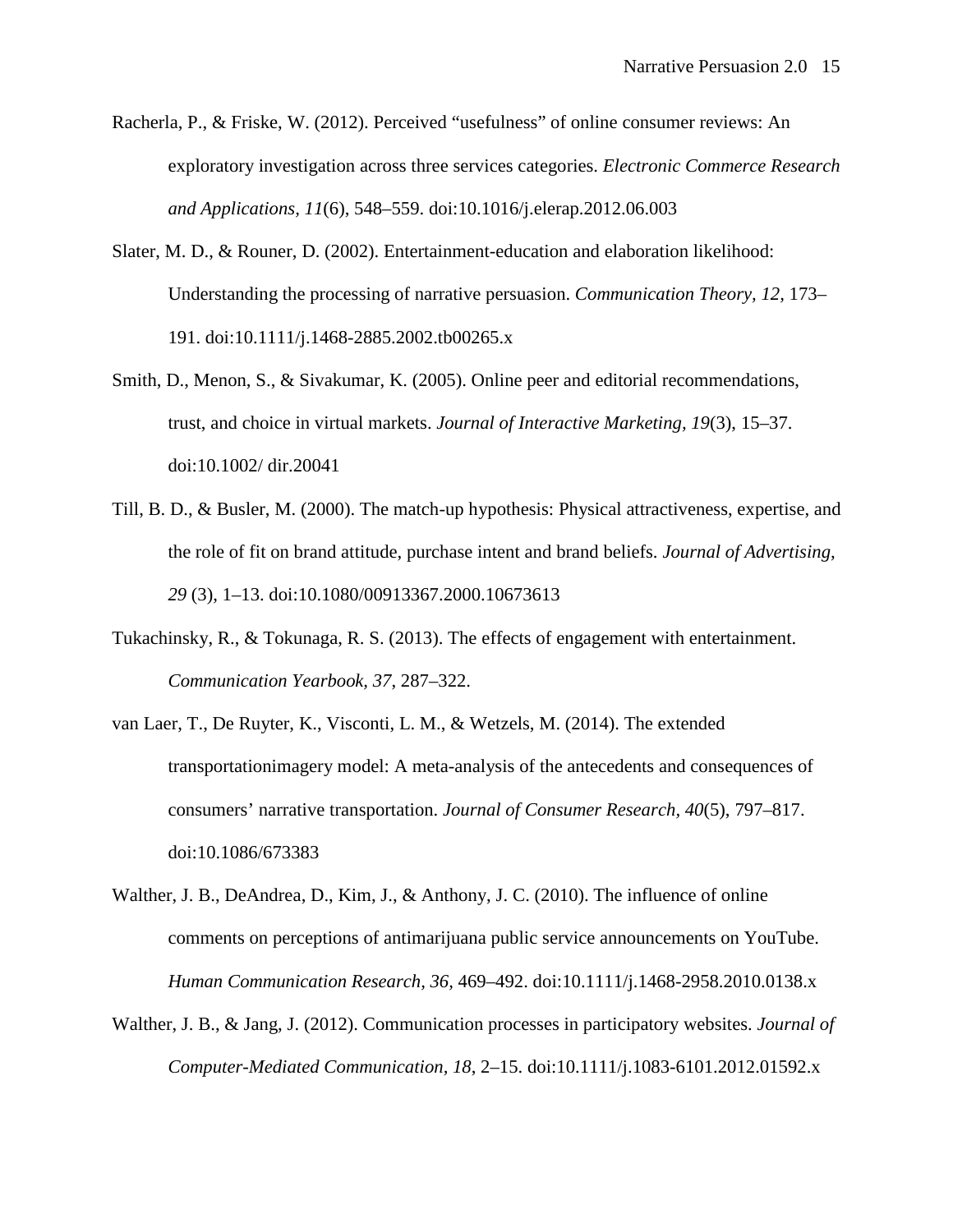- Walther, J. B., Liang, Y., Ganster, T., Wohn, Y., & Emington, J. (2012). Online reviews, helpfulness ratings, and consumer attitudes: An extension of congruity theory to multiple sources inWeb2.0. Journal of Computer-Mediated Communication, 18, 97–112. doi[:10.1111/ j.1083-6101.2012.01592.x](http://dx.doi.org/10.1111/j.1083-6101.2012.01592.x)
- Walther, J. B., van der Heide, B., Hamel, L. M., & Shulman, H. C. (2009). Self-generated versus other generated statements and impressions in computer-mediated communication. *Communication Research, 36*(2), 229-253.